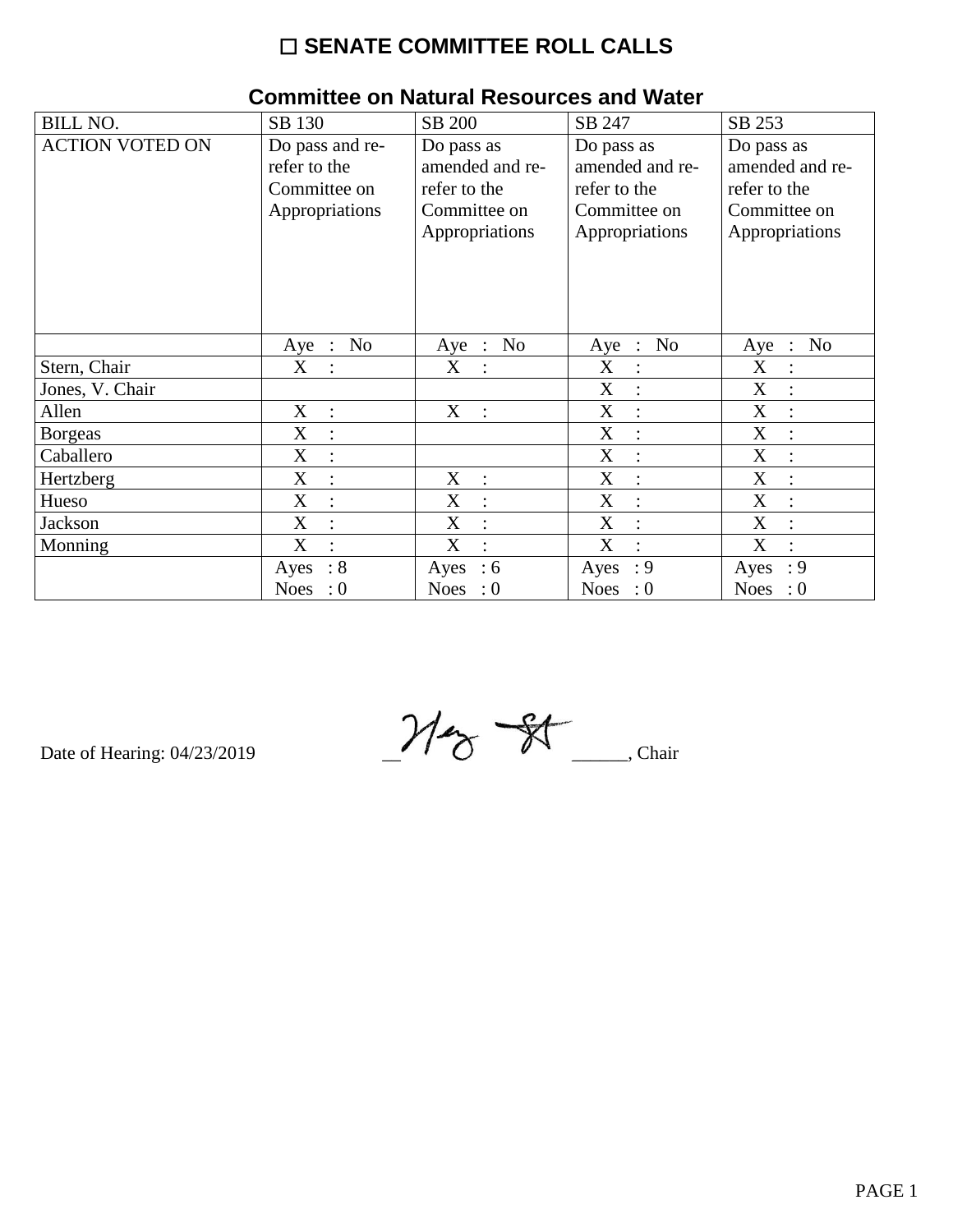# $\square$  SENATE COMMITTEE ROLL CALLS

| <b>BILL NO.</b>        | SB 402                              | SB 442                      | SB 454                      | SB 462                    |
|------------------------|-------------------------------------|-----------------------------|-----------------------------|---------------------------|
| <b>ACTION VOTED ON</b> | Do pass and re-                     | Do pass and re-             | Do pass as                  | Do pass as                |
|                        | refer to the                        | refer to the                | amended and re-             | amended and re-           |
|                        | Committee on                        | Committee on                | refer to the                | refer to the              |
|                        | Appropriations                      | Appropriations              | Committee on                | Committee on              |
|                        |                                     | with the                    | Appropriations              | Appropriations            |
|                        |                                     | recommendation:             |                             |                           |
|                        |                                     | To consent                  |                             |                           |
|                        |                                     | calendar                    |                             |                           |
|                        |                                     |                             |                             |                           |
|                        | No<br>$Aye$ :                       | No<br>Aye<br>$\mathbb{R}^2$ | No<br>Aye<br>$\mathbb{R}^2$ | No<br>Aye<br>$\therefore$ |
| Stern, Chair           | X<br>$\ddot{\cdot}$                 | X<br>:                      | X<br>$\ddot{\cdot}$         | X                         |
| Jones, V. Chair        | X                                   | X                           | X                           | X                         |
| Allen                  | X                                   | X<br>$\ddot{\cdot}$         | X                           | X<br>$\ddot{\cdot}$       |
| <b>Borgeas</b>         | $\mathbf X$<br>$\ddot{\phantom{a}}$ | X<br>$\vdots$               | X<br>$\ddot{\cdot}$         | $\mathbf X$               |
| Caballero              | X                                   | X<br>$\ddot{\cdot}$         | X                           | X                         |
| Hertzberg              | X<br>$\ddot{\cdot}$                 | X<br>$\ddot{\cdot}$         | X<br>$\ddot{\cdot}$         | X<br>$\ddot{\cdot}$       |
| Hueso                  |                                     | X<br>$\ddot{\cdot}$         | X<br>$\ddot{\cdot}$         | X                         |
| Jackson                | X                                   | X<br>$\ddot{\cdot}$         | X                           | X                         |
| Monning                | X                                   | X<br>$\ddot{\cdot}$         |                             | X                         |
|                        | :6<br>Ayes                          | : 9<br>Ayes                 | Ayes : $6$                  | : 9<br>Ayes               |
|                        | <b>Noes</b><br>$\colon$ 2           | <b>Noes</b><br>$\cdot 0$    | Noes : $2$                  | <b>Noes</b><br>$\colon 0$ |

## Committee on Natural Resources and Water

Date of Hearing: 04/23/2019

 $M_{\mathrm{\odot}}$  St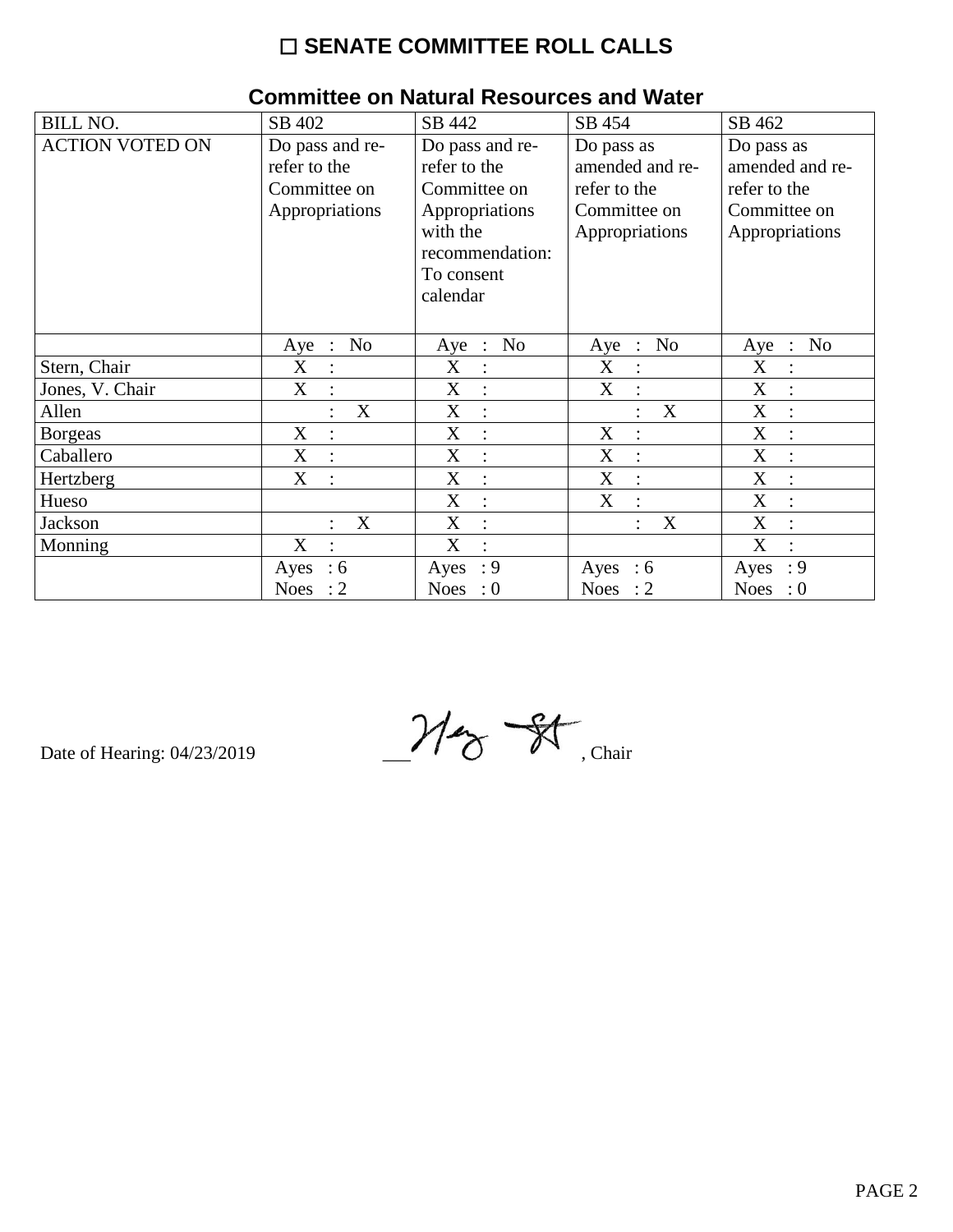# $\square$  SENATE COMMITTEE ROLL CALLS

| <b>BILL NO.</b>        | SB 474                                          | SB 507                                          | SB 515                                          | SB 551                                        |
|------------------------|-------------------------------------------------|-------------------------------------------------|-------------------------------------------------|-----------------------------------------------|
| <b>ACTION VOTED ON</b> | Do pass and re-                                 | Do pass and re-                                 | Do pass and re-                                 | Do pass and re-                               |
|                        | refer to the                                    | refer to the                                    | refer to the                                    | refer to the                                  |
|                        | Committee on                                    | Committee on                                    | Committee on                                    | Committee on                                  |
|                        | Appropriations                                  | Appropriations                                  | Appropriations                                  | Appropriations                                |
|                        |                                                 | with the                                        |                                                 |                                               |
|                        |                                                 | recommendation:                                 |                                                 |                                               |
|                        |                                                 | To consent                                      |                                                 |                                               |
|                        |                                                 | calendar                                        |                                                 |                                               |
|                        |                                                 |                                                 |                                                 |                                               |
|                        | N <sub>o</sub><br>Aye<br>$\ddot{\phantom{1}}$ : | N <sub>o</sub><br>Aye<br>$\ddot{\phantom{1}}$ : | N <sub>o</sub><br>Aye<br>$\ddot{\phantom{1}}$ : | N <sub>o</sub><br>Aye<br>$\ddot{\phantom{1}}$ |
| Stern, Chair           | X<br>$\ddot{\cdot}$                             | X                                               | X<br>$\ddot{\cdot}$                             | X                                             |
| Jones, V. Chair        | X                                               | X                                               | X                                               | X                                             |
| Allen                  | X<br>$\ddot{\cdot}$                             | X<br>$\ddot{\cdot}$                             | X<br>$\ddot{\cdot}$                             | X<br>$\ddot{\cdot}$                           |
| <b>Borgeas</b>         | X                                               | X<br>$\colon$                                   | X<br>$\vdots$                                   | X                                             |
| Caballero              | X                                               | X                                               | X<br>$\ddot{\cdot}$                             | X                                             |
| Hertzberg              | X<br>$\ddot{\phantom{a}}$                       | X<br>$\ddot{\cdot}$                             | X<br>$\ddot{\cdot}$                             | X<br>$\ddot{\phantom{a}}$                     |
| Hueso                  | X                                               | X<br>$\ddot{\cdot}$                             | X<br>$\ddot{\cdot}$                             | X                                             |
| Jackson                | $\boldsymbol{\mathrm{X}}$<br>$\ddot{\cdot}$     | X<br>$\ddot{\cdot}$                             | X<br>$\ddot{\cdot}$                             | X                                             |
| Monning                | X<br>$\bullet$                                  | X<br>$\bullet$                                  | X<br>$\ddot{\phantom{a}}$                       | X<br>$\bullet$                                |
|                        | : 9<br>Ayes                                     | : 9<br>Ayes                                     | : 9<br>Ayes                                     | Ayes<br>:6                                    |
|                        | Noes<br>$\therefore 0$                          | <b>Noes</b><br>$\therefore 0$                   | Noes : $0$                                      | <b>Noes</b><br>$\therefore$ 3                 |

## **Committee on Natural Resources and Water**

Date of Hearing: 04/23/2019

 $M_{\odot}$  St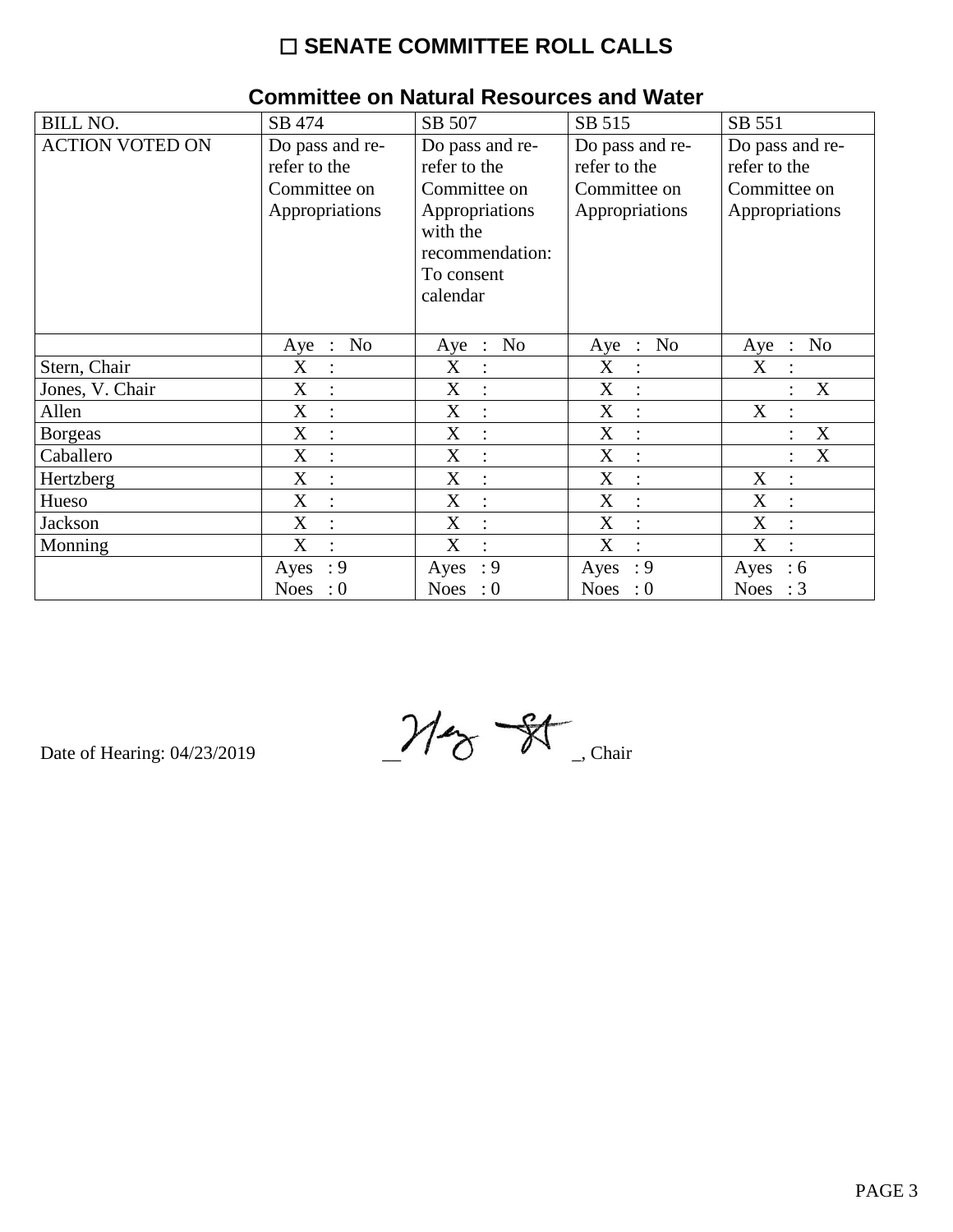# $\square$  SENATE COMMITTEE ROLL CALLS

|                        | 011111111100 ON NGCGI GI ROJOGI 000 GINA TTACCI |                           |                               |                                    |
|------------------------|-------------------------------------------------|---------------------------|-------------------------------|------------------------------------|
| <b>BILL NO.</b>        | SB 584                                          | SB 668                    | SB 682                        | SB 779                             |
| <b>ACTION VOTED ON</b> | Do pass as                                      | Do pass as                | Do pass and re-               | Do pass as                         |
|                        | amended and re-                                 | amended and re-           | refer to the                  | amended and re-                    |
|                        | refer to the                                    | refer to the              | Committee on                  | refer to                           |
|                        | Committee on                                    | Committee on              | Appropriations                | Committee on                       |
|                        | Appropriations                                  | Appropriations            |                               | Appropriations                     |
|                        |                                                 |                           |                               | with                               |
|                        |                                                 |                           |                               | recommendation:                    |
|                        |                                                 |                           |                               | To consent                         |
|                        |                                                 |                           |                               | calendar                           |
|                        |                                                 |                           |                               |                                    |
|                        | N <sub>o</sub><br>Aye :                         | N <sub>o</sub><br>$Aye$ : | N <sub>o</sub><br>$Aye$ :     | N <sub>o</sub><br>Aye<br>$\cdot$ : |
| Stern, Chair           | X<br>$\ddot{\cdot}$                             | X<br>$\ddot{\cdot}$       | X                             | X                                  |
| Jones, V. Chair        | X                                               | X                         | $\mathbf X$                   | $\mathbf X$                        |
| Allen                  | $\mathbf X$<br>$\ddot{\cdot}$                   | X<br>$\ddot{\cdot}$       | X                             | $\mathbf X$                        |
| <b>Borgeas</b>         | X<br>$\ddot{\cdot}$                             | X<br>$\ddot{\cdot}$       |                               | $\mathbf X$                        |
| Caballero              | $\boldsymbol{X}$<br>$\ddot{\cdot}$              | X<br>$\ddot{\cdot}$       | X                             | X                                  |
| Hertzberg              | X<br>$\ddot{\cdot}$                             | X                         | X                             | X                                  |
| Hueso                  | X<br>$\ddot{\cdot}$                             | X                         | X<br>$\ddot{\cdot}$           | X                                  |
| Jackson                | X<br>$\ddot{\cdot}$                             | X<br>$\vdots$             | X<br>$\ddot{\cdot}$           | X                                  |
| Monning                | X<br>$\ddot{\cdot}$                             | X<br>$\ddot{\cdot}$       | X<br>$\ddot{\cdot}$           | $\mathbf X$                        |
|                        | : 9<br>Ayes                                     | : 9<br>Ayes               | $\therefore 7$<br>Ayes        | $\cdot$ 9<br>Ayes                  |
|                        | <b>Noes</b><br>$\therefore$ 0                   | <b>Noes</b><br>$\cdot 0$  | <b>Noes</b><br>$\therefore$ 1 | <b>Noes</b><br>$\therefore 0$      |

### Committee on Natural Resources and Water

 $M_{\textrm{ex}}$  St

Date of Hearing: 04/23/2019